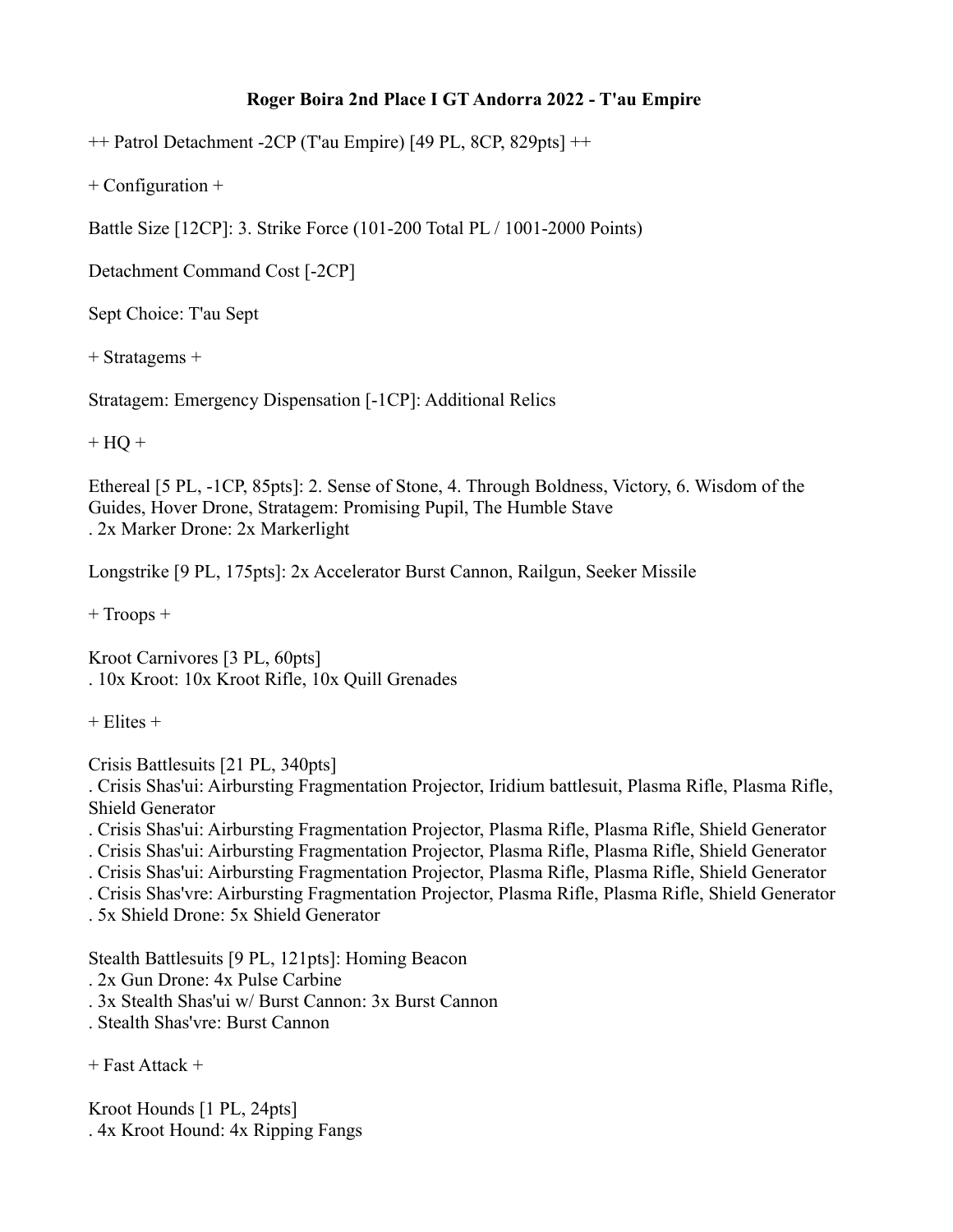Kroot Hounds [1 PL, 24pts] . 4x Kroot Hound: 4x Ripping Fangs

++ Patrol Detachment -2CP (T'au Empire) [61 PL, -3CP, 1,020pts] ++

+ Configuration +

Detachment Command Cost [-2CP]

Sept Choice: T'au Sept

+ No Force Org Slot +

Kroot Hounds [1 PL, 24pts] . 4x Kroot Hound: 4x Ripping Fangs

 $+ HO +$ 

Commander in Crisis Battlesuit [9 PL, -1CP, 174pts]: 1. Precision of the Hunter, Onager Gauntlet, Plasma Rifle, Plasma Rifle, Shield Generator, Stratagem: Promising Pupil, T'au Flamer, Thermoneutronic Projector . 2x Shield Drone: 2x Shield Generator

+ Troops +

Kroot Carnivores [3 PL, 60pts] . 10x Kroot: 10x Kroot Rifle, 10x Quill Grenades

 $+$  Elites  $+$ 

Crisis Battlesuits [21 PL, 340pts]

- . Crisis Shas'ui: Cyclic Ion Blaster, Iridium battlesuit, Plasma Rifle, Plasma Rifle, Velocity Tracker
- . Crisis Shas'ui: Cyclic Ion Blaster, Plasma Rifle, Plasma Rifle, Velocity Tracker
- . Crisis Shas'ui: Cyclic Ion Blaster, Plasma Rifle, Plasma Rifle, Velocity Tracker
- . Crisis Shas'ui: Cyclic Ion Blaster, Plasma Rifle, Plasma Rifle, Velocity Tracker
- . Crisis Shas'vre: Cyclic Ion Blaster, Plasma Rifle, Plasma Rifle, Velocity Tracker

. 5x Shield Drone: 5x Shield Generator

Crisis Battlesuits [22 PL, 350pts]

. Crisis Shas'ui: Cyclic Ion Blaster, Plasma Rifle, Plasma Rifle, Velocity Tracker

- . Crisis Shas'ui: Cyclic Ion Blaster, Plasma Rifle, Plasma Rifle, Velocity Tracker
- . Crisis Shas'ui: Cyclic Ion Blaster, Plasma Rifle, Plasma Rifle, Velocity Tracker
- . Crisis Shas'ui: Cyclic Ion Blaster, Plasma Rifle, Plasma Rifle, Velocity Tracker

. Crisis Shas'vre: Cyclic Ion Blaster, Iridium battlesuit, Plasma Rifle, Plasma Rifle, Stimm Injectors, Velocity Tracker

. 5x Shield Drone: 5x Shield Generator

+ Fast Attack +